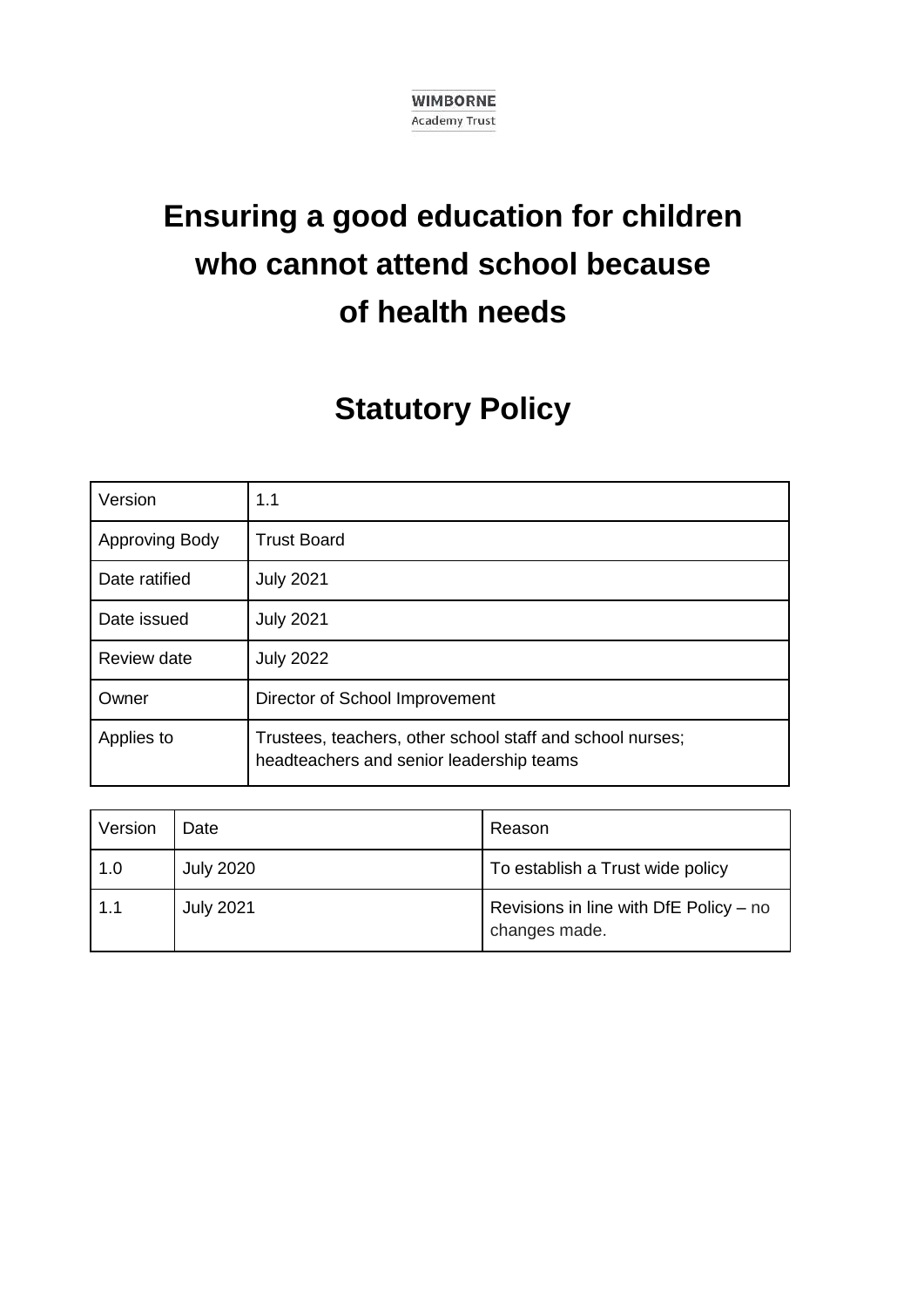This Wimborne Academy Trust policy applies to the Trust as a whole and to all the schools in the Trust, in accordance with the Equalities Policy, vision, values and strategic outcomes of Wimborne Academy Trust. Wimborne Academy Trust, including all the schools within the Trust, Trustees, Academy Committee Members and staff, must abide by this Policy.

This Policy describes Wimborne Academy Trust's policy and provision for ensuring a good education for children who cannot attend school because of health needs and has been produced in accordance with DfE guidance and Articles of Association of Wimborne Academy Trust. This Policy is subject to the Scheme of Delegation. If there is any ambiguity or conflict then the Scheme of Delegation and any specific Scheme or alteration or restriction to the Scheme approved by the Board of Trustees takes precedence. If there is any question or doubt about the interpretation or implementation of this Policy, the CEO must be consulted.

Herein:

- 'The Trust' means Wimborne Academy Trust.
- 'School' means a school (academy) in Wimborne Academy Trust.
- 'Trustee' means a Trustee of the Trust and member of the Board of Trustees, which is the legal governing board of the Trust; a Trustee is also a Director of the Trust.
- 'Governing body' and 'LGB' means a local academy committee that is a committee of the Board, and 'governor' means a member of a local academy committee.
- 'Headteacher' means the principal of the school.
- 'CEO' means the chief executive officer of the Trust(or an executive officer to whom they have delegated specific authority to act on their behalf).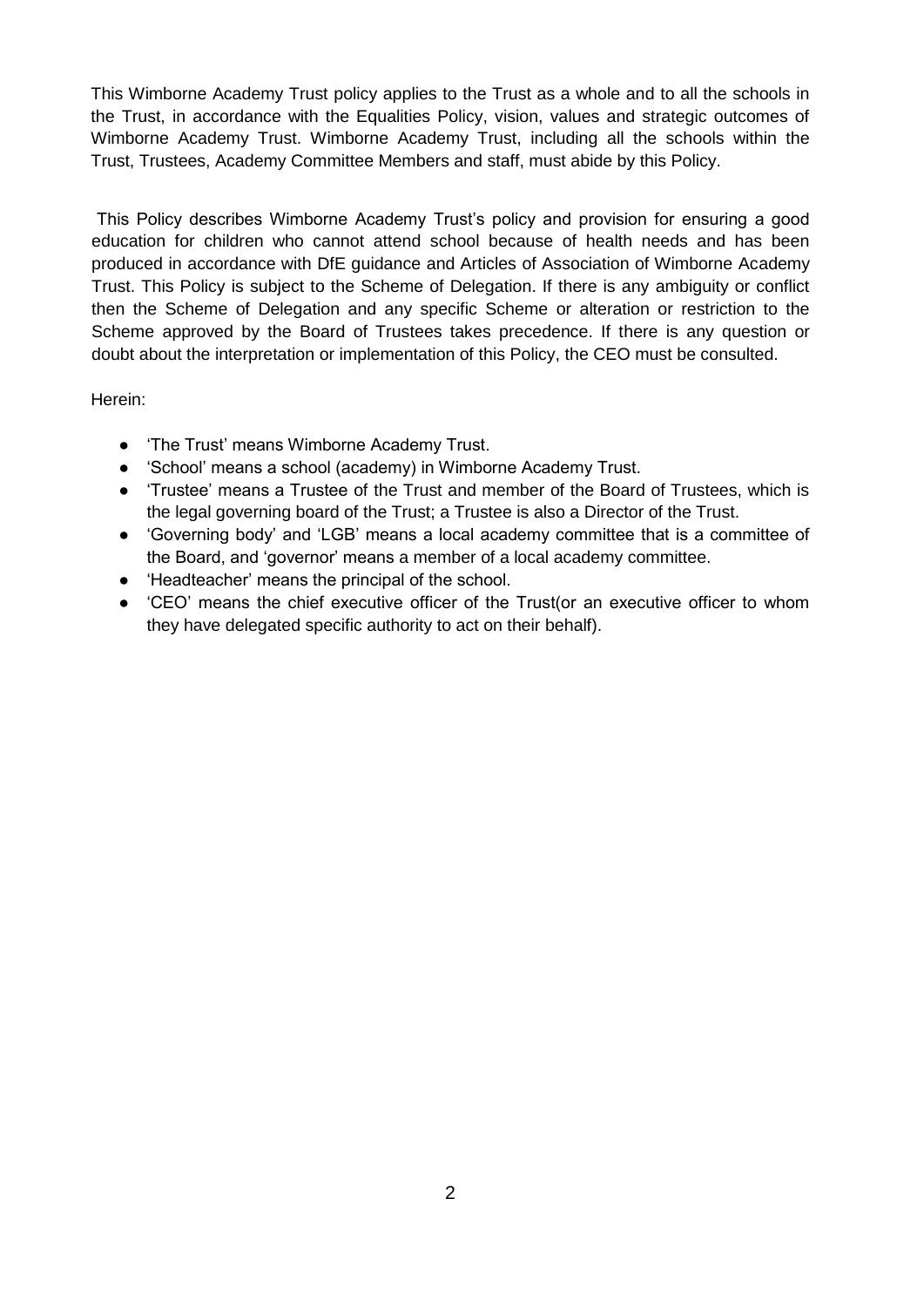#### **Summary**

The Government's policy intention is that all children, regardless of circumstance or setting should receive a good education to enable them to shape their own futures. Therefore alternative provision and the framework surrounding it should offer good quality education on par with that of mainstream schooling, along with the support pupils need to overcome barriers to attainment. This support should meet a pupil's individual needs, including social and emotional needs, and enable them to thrive and prosper in the education system.

This policy is based on statutory guidance from the Department for Education. It outlines the local authorities duty to arrange suitable full-time education (or part time when appropriate for the child's needs) for children who are unable to attend a mainstream or special school because of their health. This duty applies to all children and young people who would normally attend mainstream schools, including Academies or where a child is not on the roll of a school. It applies equally whether a child cannot attend school at all or can only attend intermittently.

LAs are responsible for arranging suitable full-time education for permanently excluded pupils, and for other children who – because of illness or other reasons – would not receive suitable education without such provision. This means that where a child cannot attend school because of health problems, and would not otherwise receive a suitable full-time education, the LA is responsible for arranging provision.

There will be a wide range of circumstances where a child has a health need but will receive suitable education that meets their needs without the intervention of the  $LA -$  for example, where the child can still attend school with some support; where the school has made arrangements to deliver suitable education outside of school for the child; or where arrangements have been made for the child to be educated in a hospital by an on-site hospital school. The LA would become involved if it had reason to think that the education being provided to the child was not suitable or, while otherwise suitable, was not full-time or for the number of hours the child could benefit from without adversely affecting their health. This might be the case where, for example, the child can attend school but only intermittently.

# **What Legislation does this policy refer to?**

- Section 19 of the Education Act 1996
- Equality Act 2010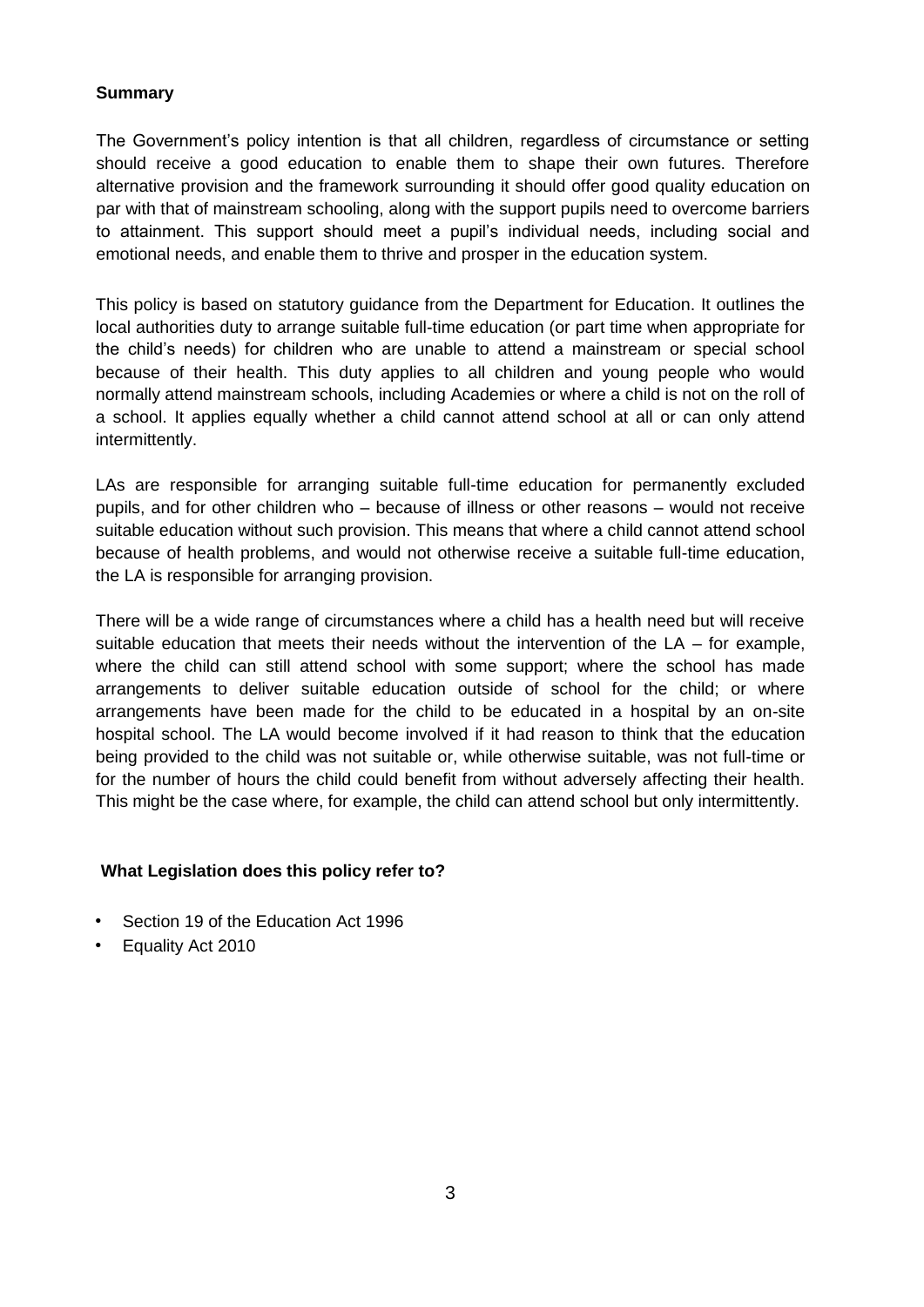# **Key points - Role and responsibilities of the local authority**

# **Local authorities must:**

• Arrange suitable full-time education (or as much education as the child's health condition allows) for children of compulsory school age who, because of illness, would otherwise not receive suitable education.

# **Local authorities should:**

- Provide such education as soon as it is clear that the child will be away from school for 15 days or more, whether consecutive or cumulative. They should liaise with appropriate medical professionals to ensure minimal delay in arranging appropriate provision for the child.
- Ensure that the education children receive is of good quality, as defined in the statutory guidance *Alternative Provision* (2013), allows them to take appropriate qualifications, prevents them from slipping behind their peers in school and allows them to reintegrate successfully back into school as soon as possible.
- Address the needs of individual children in arranging provision. 'Hard and fast' rules are inappropriate: they may limit the offer of education to children with a given condition and prevent their access to the right level of educational support which they are well enough to receive. Strict rules that limit the offer of education a child receives may also breach statutory requirements.

# **Local authorities should not:**

- Have processes or policies in place which prevent a child from getting the right type of provision and a good education.
- Withhold or reduce the provision, or type of provision, for a child because of how much it will cost (meeting the child's needs and providing a good education must be the determining factors).
- Have policies based upon the percentage of time a child is able to attend school rather than whether the child is receiving a suitable education during that attendance.
- Have lists of health conditions which dictate whether or not they will arrange education for children or inflexible policies which result in children going without suitable full-time education (or as much education as their health condition allows them to participate in).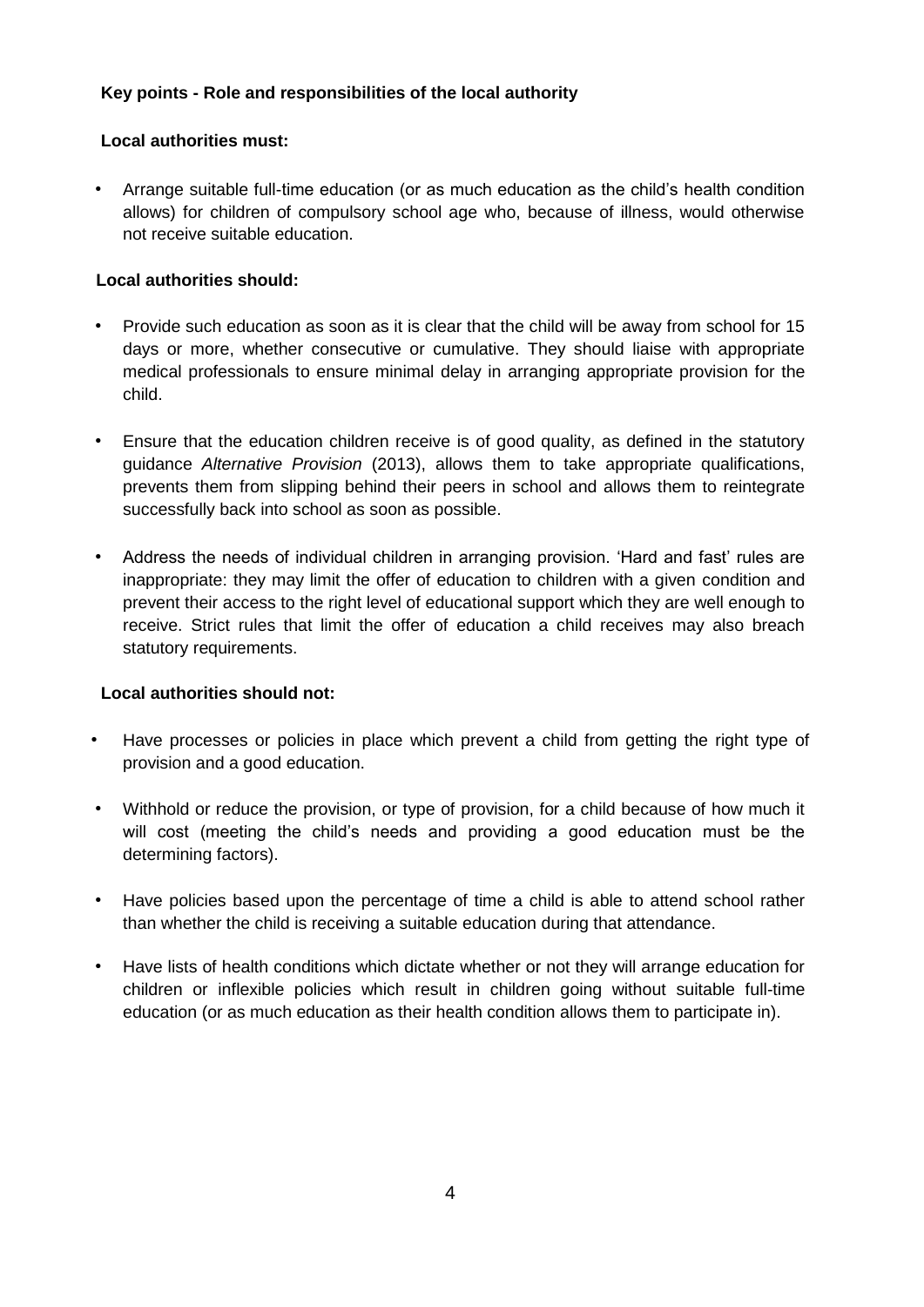#### **Ensuring children have a good education**

- 1. The Government's policy intention, and therefore the driving force behind reforms in alternative provision, is that all children, regardless of their personal circumstance or education setting receive a good education. To make this possible, alternative provision should address a pupil's individual needs whether they be health related, behavioural related, or otherwise through an appropriately tailored approach. This should also include social and emotional needs, for example ensuring that pupils feel fully part of their school community, are able to stay in contact with classmates, and have access to the opportunities enjoyed by their peers. Alternative provision, and the support framework which surrounds it, should enable a pupil to maintain academic progression and attainment, and allow them to thrive and prosper in the education system. This support framework should work cohesively across organisational boundaries and include a structured understanding and assessment of the needs of a pupil, and appropriate referral and re-integration that focuses on the pupil's interest and appropriate outcomes rather than processes. Local authorities, schools, providers, relevant agencies and parents should work together constructively in order to ensure the best outcomes for a pupil.
- 2. Every child should have the best possible start in life through a high quality education, which allows them to achieve their full potential. A child who has health needs should have the same opportunities as their peer group, including a broad and balanced curriculum. As far as possible, children with health needs and who are unable to attend school should receive the same range and quality of education as they would have experienced at their home school.
- 3. Children unable to attend school because of health needs should be able to access suitable and flexible education appropriate to their needs. The nature of the provision must be responsive to the demands of what may be a changing health status.
- 4. The use of electronic media such as 'virtual classrooms', learning platforms and so on can provide access to a broader curriculum, but this should generally be used to complement face-to-face education, rather than as sole provision (though in some cases, the child's health needs may make it advisable to use only virtual education for a time).
- 5. LAs should maintain good links with all schools in their area and put in place systems to promote co-operation between them when children cannot attend school because of ill health. Schools can do a lot to support the education of children with health needs and the sharing of information between schools, health services and LAs is important. Schools can also play a big part in making sure that the provision offered to the child is as effective as possible and that the child can be reintegrated back into school successfully. Parents also have a vital role to play, and LAs should encourage schools to have a publicly accessible policy that sets out how schools will support children with health needs; it is also helpful if schools have a named person who can be contacted by the LA and by parents.
- 6. LAs should ensure that teachers who provide education for children with health needs receive suitable training and support and are kept aware of curriculum developments. They should also be given suitable information relating to a child's health condition, and the possible effect the condition and/or medication taken has on the child.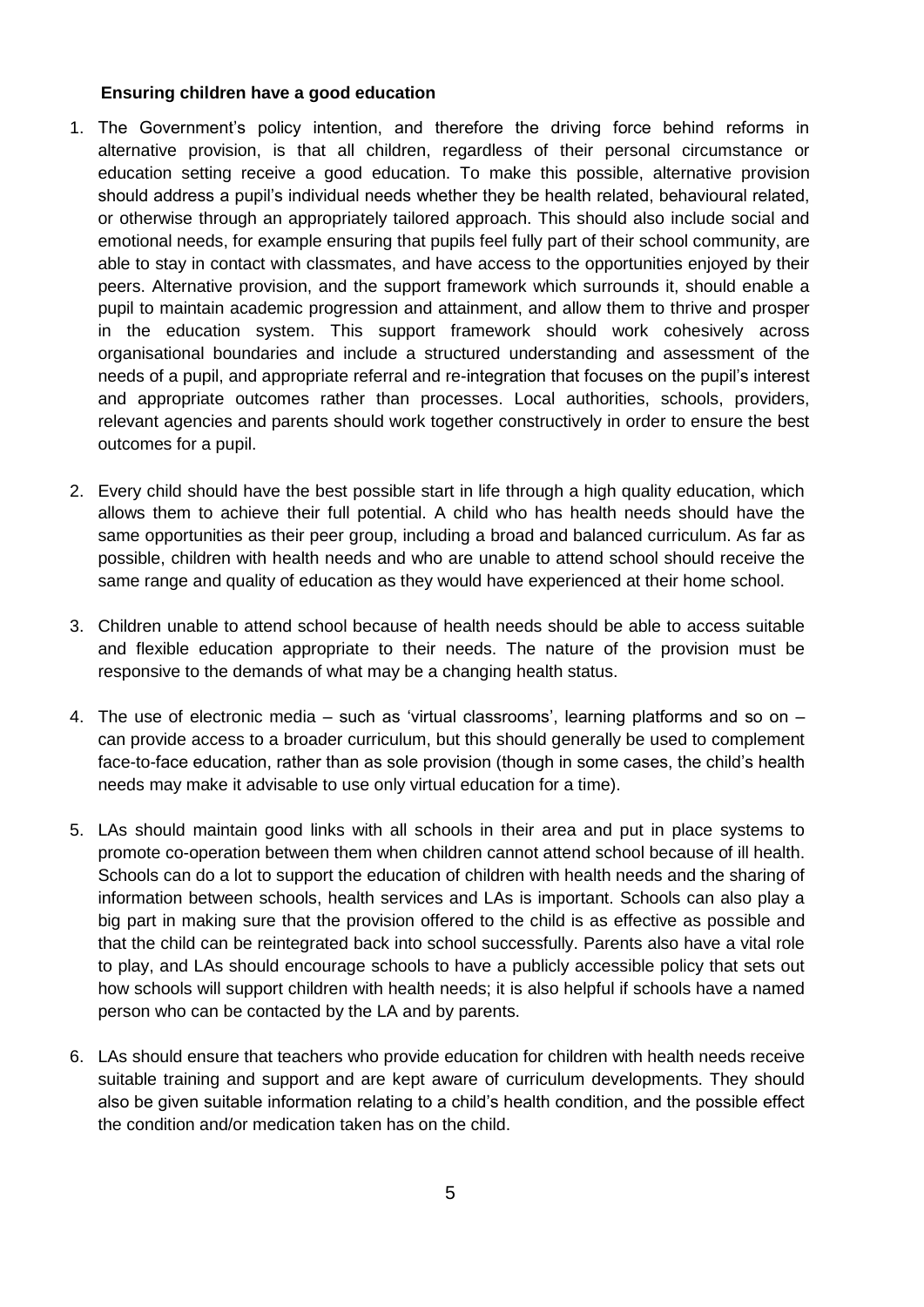7. Some complex and/or long-term health issues may be considered disabilities under equality legislation. This legislation provides that LAs must not discriminate against disabled children and are under a duty to eliminate discrimination, foster equality of opportunity for disabled children and foster good relations between disabled and non-disabled children. LAs should make reasonable adjustments to alleviate disadvantage faced by disabled children, and plan to increase disabled children's access to Pupil Referral Unit (PRU) premises and their curriculum.

#### **Identification and intervention**

- 8. Where they have identified that alternative provision is required, LAs should ensure that it is arranged as quickly as possible and that it appropriately meets the needs of the child. In order to better understand the needs of the child, and therefore choose the most appropriate provision, LAs should work closely with medical professionals and the child's family, and consider the medical evidence. LAs should make every effort to minimise the disruption to a child's education. For example, where specific medical evidence, such as that provided by a medical consultant, is not quickly available, LAs should consider liaising with other medical professionals, such as the child's GP, and consider looking at other evidence to ensure minimal delay in arranging appropriate provision for the child.
- 9. Once parents have provided evidence from a consultant, LAs should not unnecessarily demand continuing evidence from the consultant without good reason, even where a child has long-term health problems. Evidence of the continuing additional health issues from the child's GP should usually be sufficient. In cases where a LA believes that a consultant's on-going opinion is absolutely necessary, they should give parents sufficient time to contact the consultant to obtain the evidence.
- 10. The law does not specify the point during a child's illness when it becomes the LA's responsibility to secure for the child suitable full-time education. Schools would usually provide support to children who are absent from school because of illness for a shorter period, for example when experiencing chicken pox or influenza. In some cases, where a child is hospitalised, the hospital may provide education for the child within the hospital and the LA would not need to arrange any additional education, provided it is satisfied that the child is receiving suitable education. More generally, LAs should be ready to take responsibility for any child whose illness will prevent them from attending school for 15 or more school days, either in one absence or over the course of a school year, and where suitable education is not otherwise being arranged.
- 11. There is no absolute legal deadline by which LAs must have started to provide education for children with additional health needs (unlike for excluded children, where provision must begin by the sixth day of the exclusion). LAs should, however, arrange provision as soon as it is clear that an absence will last more than 15 days and it should do so at the latest by the sixth day of the absence, aiming to do so by the first day of absence. Where an absence is planned, for example for a stay or recurrent stays in hospital, LAs should make arrangements in advance to allow provision to begin from day one.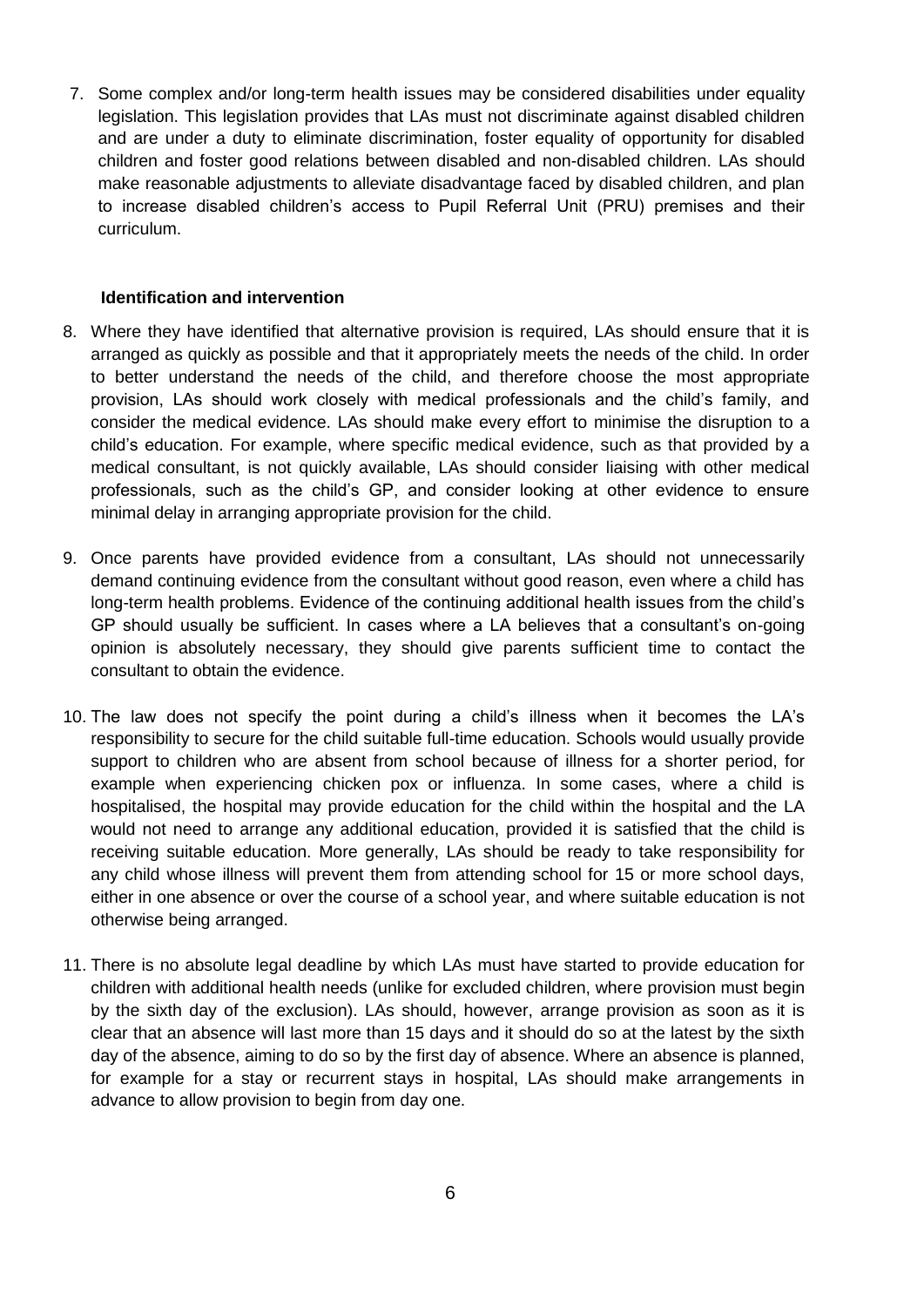- 12. With planned hospital admissions, LAs should give the teacher who will be teaching the child as much forewarning as possible, including the likely admission date and expected length of stay. This allows them to liaise with the child's school and, where applicable, with the LA about the programme to be followed while the child is in hospital. LAs should set up a personal education plan, which should ensure that the child's school, the LA and the hospital school or other provider can work together.
- 13. LAs should have regard to any medical advice given by the hospital when they discharge a child, as to how much education will be appropriate for them after discharge, when they might be ready to return to school and whether they should initially return to school on a part-time basis only. LAs should work with schools to complement the education a child receives if they cannot attend school full-time but are well enough to have education in other ways.

#### **Long-term medical conditions – provision at home or hospital**

- 14. Where children have complex or long-term health issues, the pattern of illness can be unpredictable. LAs should discuss the child's needs and how these may best be met with the school, the relevant clinician and the parents, and where appropriate with the child. That may be through individual support or by them remaining at school and being supported back into school after each absence. How long the child is likely to be out of school will be important in deciding this. LAs should make provision available as soon as the child is able to benefit from it.
- 15. Where a child has been in hospital for a longer period and returns home, if appropriate, the LA should aim to provide education at home or otherwise as quickly as possible. The child's education may well have been disrupted by their time in hospital, so further discontinuity should be avoided if at all possible.

#### **Working together – with parents, children, health services and schools**

- 16. The LA and/or the provider delivering the education should consult parents before teaching begins. Parents have an important role to play, whether their child is at home or in hospital. Parents and carers can provide useful information that can inform the teaching approach. In the case of a looked after child, the LA is responsible for safeguarding the child's welfare and education. Both the LA and primary carers (foster carers or residential social workers) would fulfil the parental role here and should be engaged. Children should also be involved in decisions from the start, with the ways in which they are engaged reflecting their age and maturity. This will help ensure that the right provision is offered and encourage the child's commitment to it.
- 17. In all cases, effective collaboration between all relevant services (LAs, CAMHS, NHS, schools and, where relevant, school nurses) is essential to delivering effective education for children with additional health needs. Service level agreements and/or multi-agency forums may aid this process. This applies whether the child is in hospital or at home. When a child is in hospital, liaison between hospital teaching staff, the LA's alternative provision/home tuition service and the child's school can ensure continuity of provision and consistency of curriculum. It can ensure that the school can make information available about the curriculum and work the child may miss, helping the child to keep up, rather than having to catch up.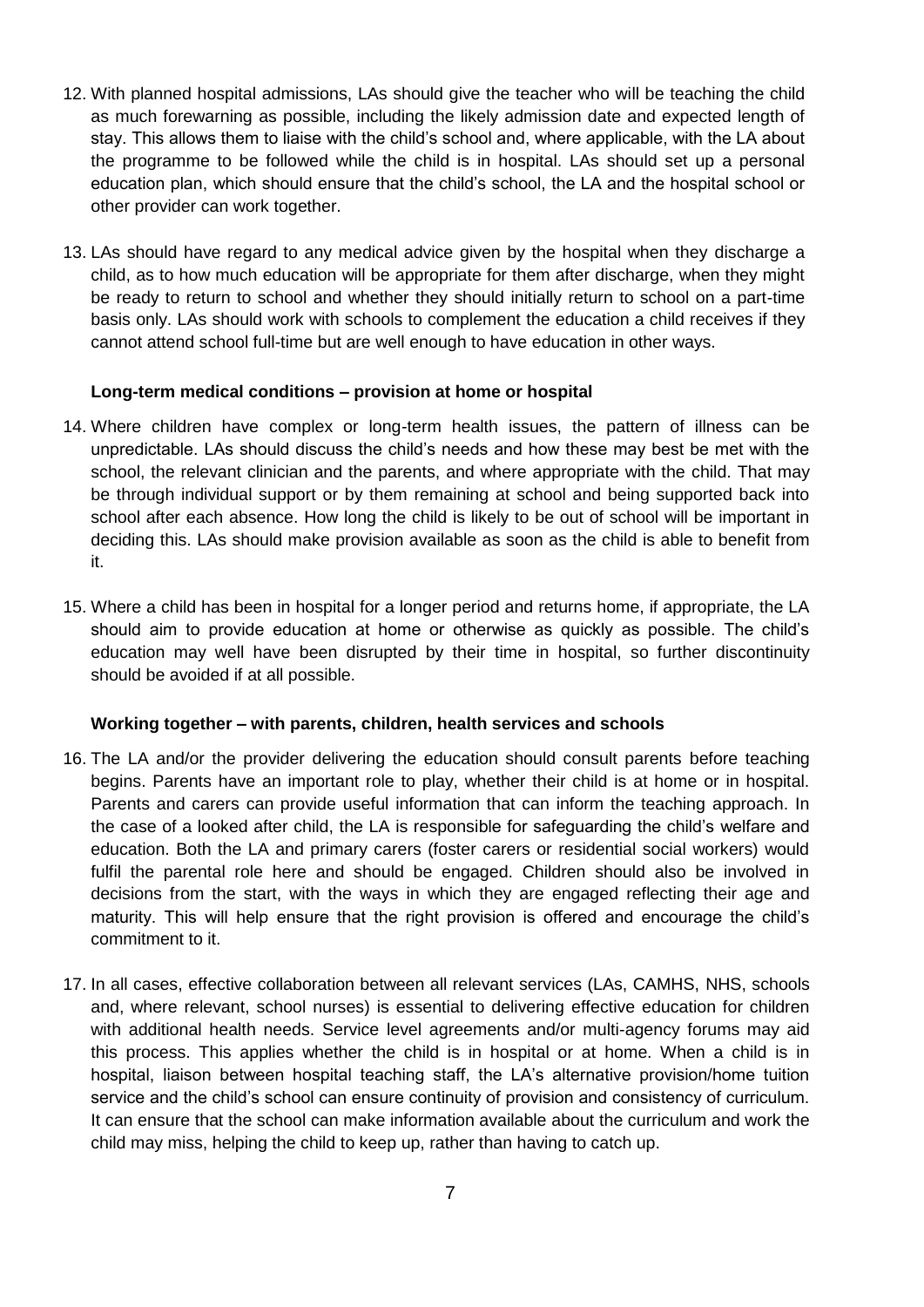- 18. Local authorities should be aware that under the Education (Pupil Registration) England Regulations 2006, a school can only remove a pupil who is unable to attend school because of additional health needs where:
	- a) the pupil has been certified by the school medical officer as unlikely to be in a fit state of health to attend school, before ceasing to be of compulsory school age, and;
	- b) neither the pupil nor their parent has indicated to the school the intention to continue to attend the school, after ceasing to be of compulsory school age.
- 19. A child unable to attend school because of health needs must not, therefore, be removed from the school register without parental consent and certification from the school medical officer, even if the LA has become responsible for the child's education. Continuity is important for children and knowing that they can return to their familiar surroundings and school friends can help their recovery and their educational progress.

# **Reintegration**

- 20. When reintegration into school is anticipated, LAs should work with the school (and hospital school, PRU/home tuition services if appropriate) to plan for consistent provision during and after the period of education outside school. As far as possible, the child should be able to access the curriculum and materials that he or she would have used in school. The LA should work with schools to ensure that children can successfully remain in touch with their school while they are away. This could be through school newsletters, emails, invitations to school events or internet links to lessons from their school.
- 21. LAs should work with schools to set up an individually tailored reintegration plan for each child. This may have to include extra support to help fill any gaps arising from the child's absence. It may be appropriate to involve the school nurse at this stage as they may be able to offer valuable advice. The school nurse will also want to be aware that the child is returning to school, so that they can be prepared to offer any appropriate support. Under equalities legislation<sup>10</sup> schools must consider whether they need to make any reasonable adjustments to provide suitable access for the child.
- 22. Where the absence is likely to be lengthy, the reintegration plan may only take shape nearer to the likely date of return, to avoid putting unsuitable pressure on an ill child in the early stages of their absence. While most children will want to return to their previous school routine at once, some will need gradual reintegration over a longer period.

#### **Public examinations**

23. Efficient and effective liaison is important when children with health needs are approaching public examinations. The hospital school, PRU or home tuition teachers should be able to arrange a suitable focus on the child's education at this stage in order to minimise the impact of the time lost while the child is unable to attend school.